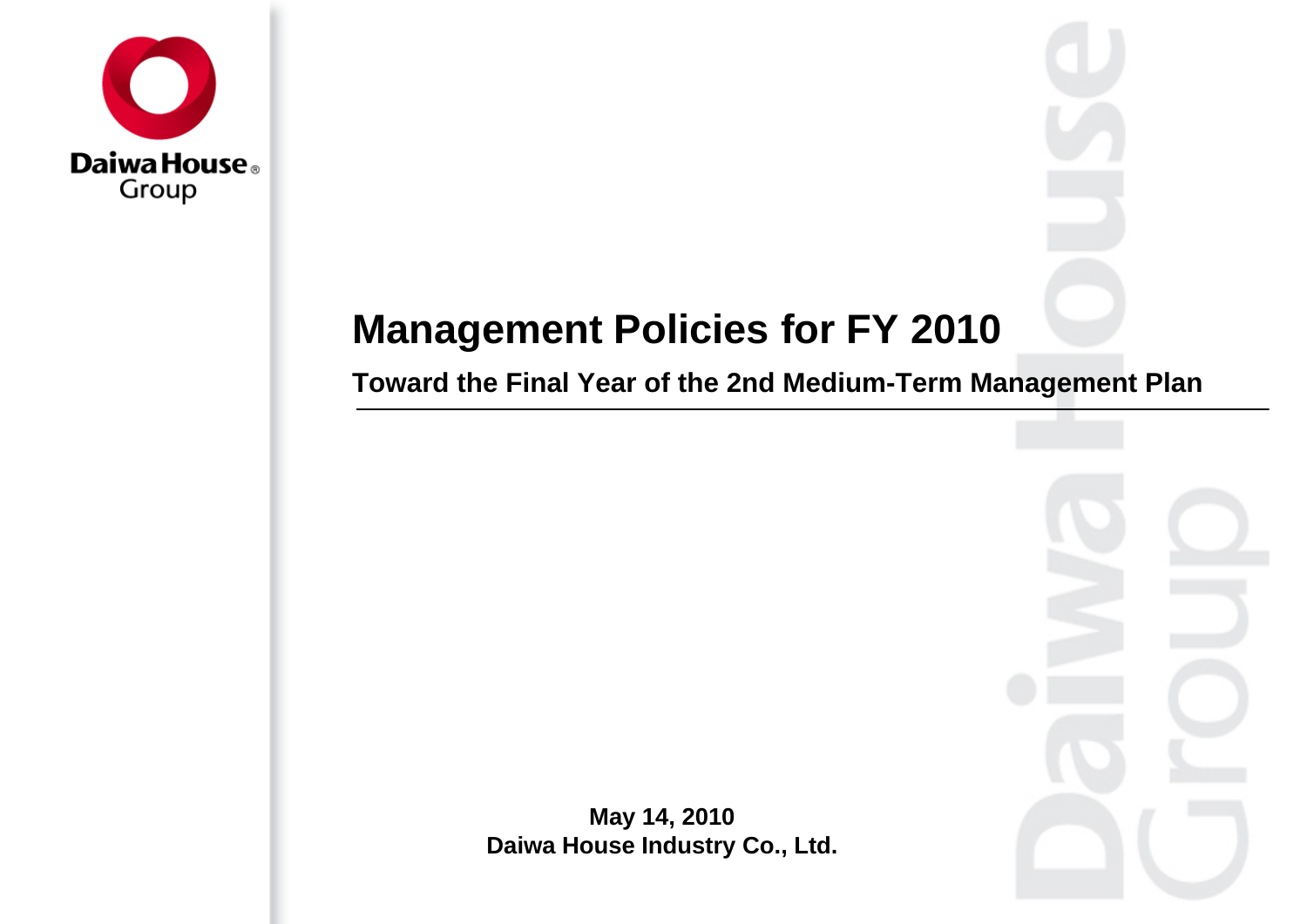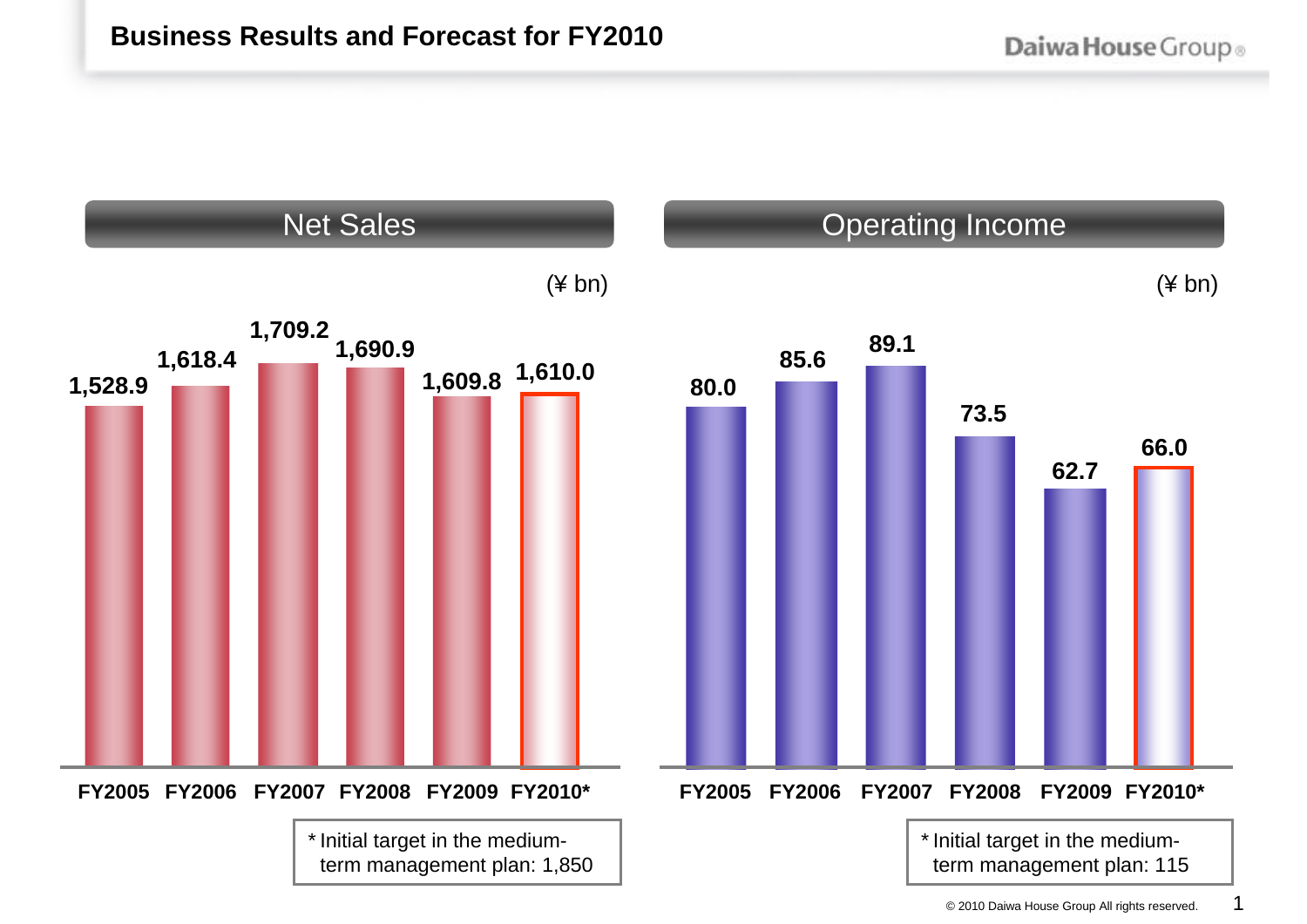| $FY2009$ — | <b>Review</b> |
|------------|---------------|
|------------|---------------|

Daiwa House Group®

| Major strategies for FY2009                                                      | <b>Details</b>                                                                                                                                                                                                                                                                                                                                                                                           |  |  |  |  |
|----------------------------------------------------------------------------------|----------------------------------------------------------------------------------------------------------------------------------------------------------------------------------------------------------------------------------------------------------------------------------------------------------------------------------------------------------------------------------------------------------|--|--|--|--|
| <b>Business Reforms of the</b><br><b>Single-Family Houses</b><br><b>Business</b> | $\triangleright$ Improving the operating income to net sales ratio through reform projects<br>(Previous year: $0.8\% \rightarrow$ Result: 1.9%)<br>≻ Reduction of costs (Result: ¥6.4 bn)<br>> Personnel rearrangement to growth businesses (Existing Home and Environment and<br><b>Energy Businesses)</b><br>(280 people to the Renovation Business and 110 to the Environment and Energy<br>Business) |  |  |  |  |
| <b>Restructuring market</b><br>strategies in<br><b>Condominiums Business</b>     | $\triangleright$ Increasing the number of units of condominiums we manage (Acquisition of the former<br>Cosmos Life $\rightarrow$ 197,882)<br>> Introducing four wide-area business blocks (East, Center, West, and Kyushu)                                                                                                                                                                              |  |  |  |  |
| <b>Reinforcing Renovation</b><br><b>Business structure</b>                       | $\triangleright$ Building new sales offices in the Renovation Business (69 sales offices $\rightarrow$ 81 sales<br>offices)<br>> Increasing sales, design and construction personnel (676 persons $\rightarrow$ 1,048 persons)                                                                                                                                                                           |  |  |  |  |
| <b>Expanding Environment</b><br>and Energy Business                              | $\triangleright$ Building sales offices for business expansion (28 sales offices across Japan)<br>> Launching sales of the reFbo Factory and the LED Street Lights, and other initiatives                                                                                                                                                                                                                |  |  |  |  |
| <b>Setting tough</b><br>investment standards                                     | $\triangleright$ Operating the Investment Committee<br>(Investment: 1st year: ¥153.6 bn; 2nd year: ¥99.8 bn)                                                                                                                                                                                                                                                                                             |  |  |  |  |
| Cutting costs through<br>consolidating business<br>functions                     | > Cutting costs through improvements in business efficiency and consolidation of<br>business functions, etc. (Selling, general and administrative expenses: ¥16.2 bn)                                                                                                                                                                                                                                    |  |  |  |  |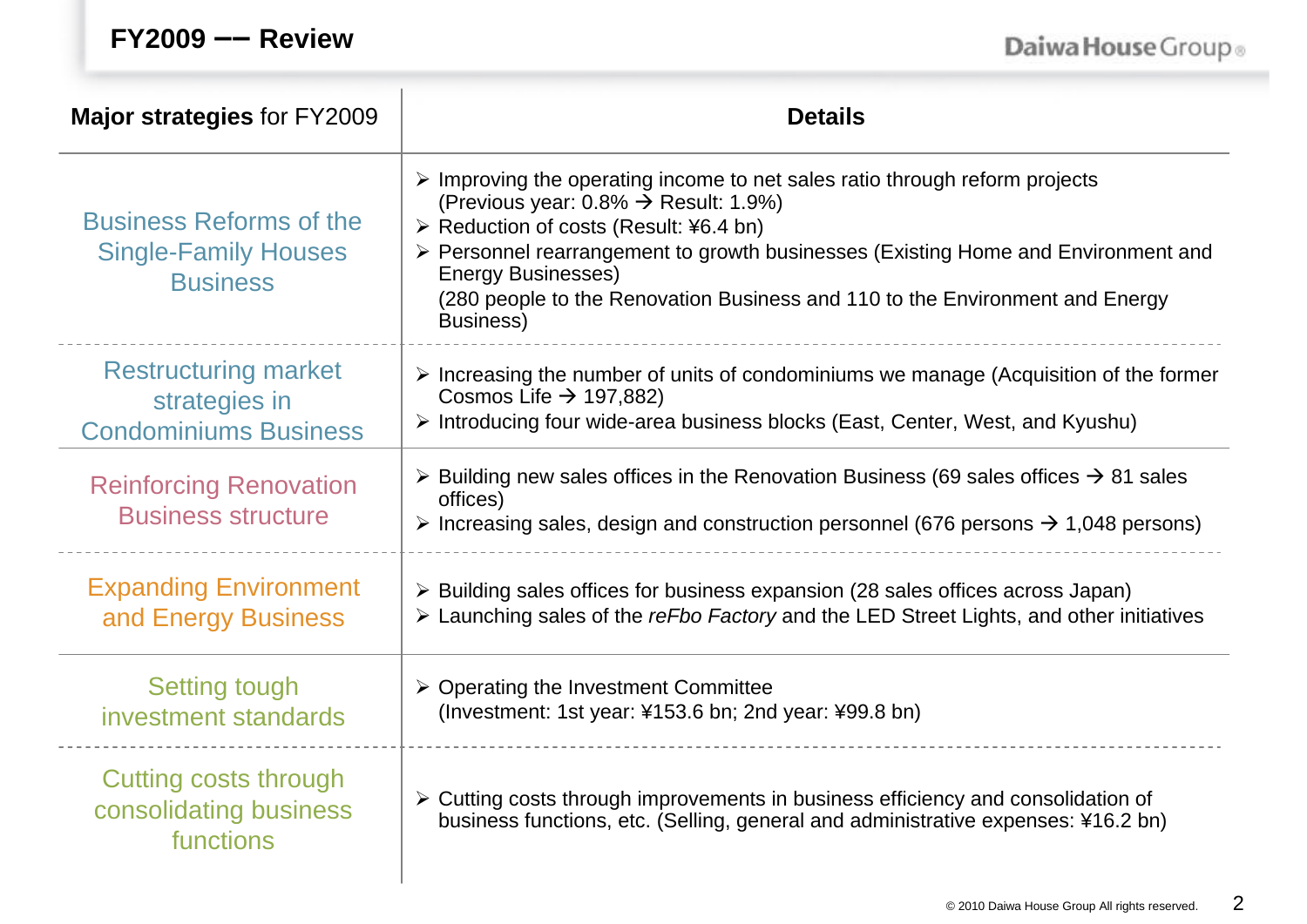### **FY2009 Business Topics**



### Environmentally-Friendly Products



[Foleo Sendai Miyanomori]

- • Development of commercial facilities integrated with single-family houses for sale
- •Opened in November 2009
- 142 lots, 32 stores

[xevoFU]

- A reduction of up to appox.77% in the annual energy costs\*1
- Sales launched in August 2009
- Sales performance: 1,734 houses

#### [SÉJOUR ECOHA]

•

- Rental housing with photovoltaic power generation as standard equipment
- Sales launched in November 2009
- •Sales performance: 14 houses

[LED Street Lights] Sales performance: 1,821 units [reFbo Factory] Sales performance: 2,337 units









[DS Hybrid Quick Method]

- An environmentally-friendly method of large-scale renovation of condominiums with lower noise and less dust
- • Number of orders received: 49 condo buildings

[Renovation of Rental Housing]

• Sales performance: ¥6.9 bn

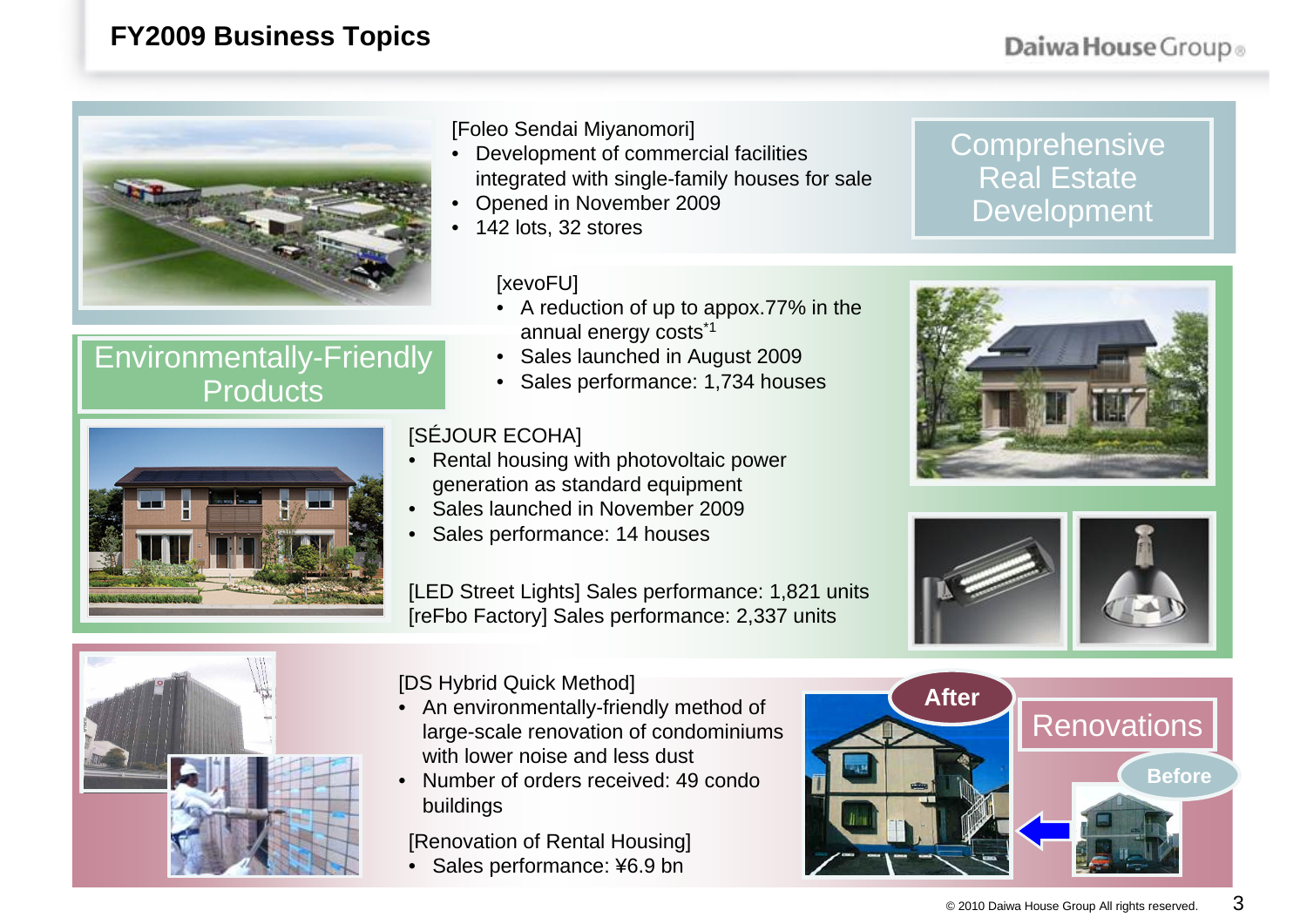## **Renovation, Environment, Products for Seniors, and Overseas Business are the Growth Fields**

| <b>Core Businesses</b>            |                                                                                             |  |  |  |
|-----------------------------------|---------------------------------------------------------------------------------------------|--|--|--|
| Construction                      | Effects of policies, etc. expected<br>for dwelling houses including<br>single-family houses |  |  |  |
| Property<br>Management            | Unchanged or slight recovery                                                                |  |  |  |
| <b>Real Estate</b><br>Development | Recovery of condominium market<br>and REIT market in the Tokyo area<br>expected             |  |  |  |

#### **Growth Market**

| Renovation                | Growth in demand for eco-friendly<br>renovations                          |  |
|---------------------------|---------------------------------------------------------------------------|--|
| Environment<br>and Energy | The market for eco-businesses<br>continues to expand.                     |  |
| Aging<br>Society          | Expansion of market for active<br>seniors, mainly postwar baby<br>boomers |  |
| Overseas                  | China's GDP growth remains high.                                          |  |

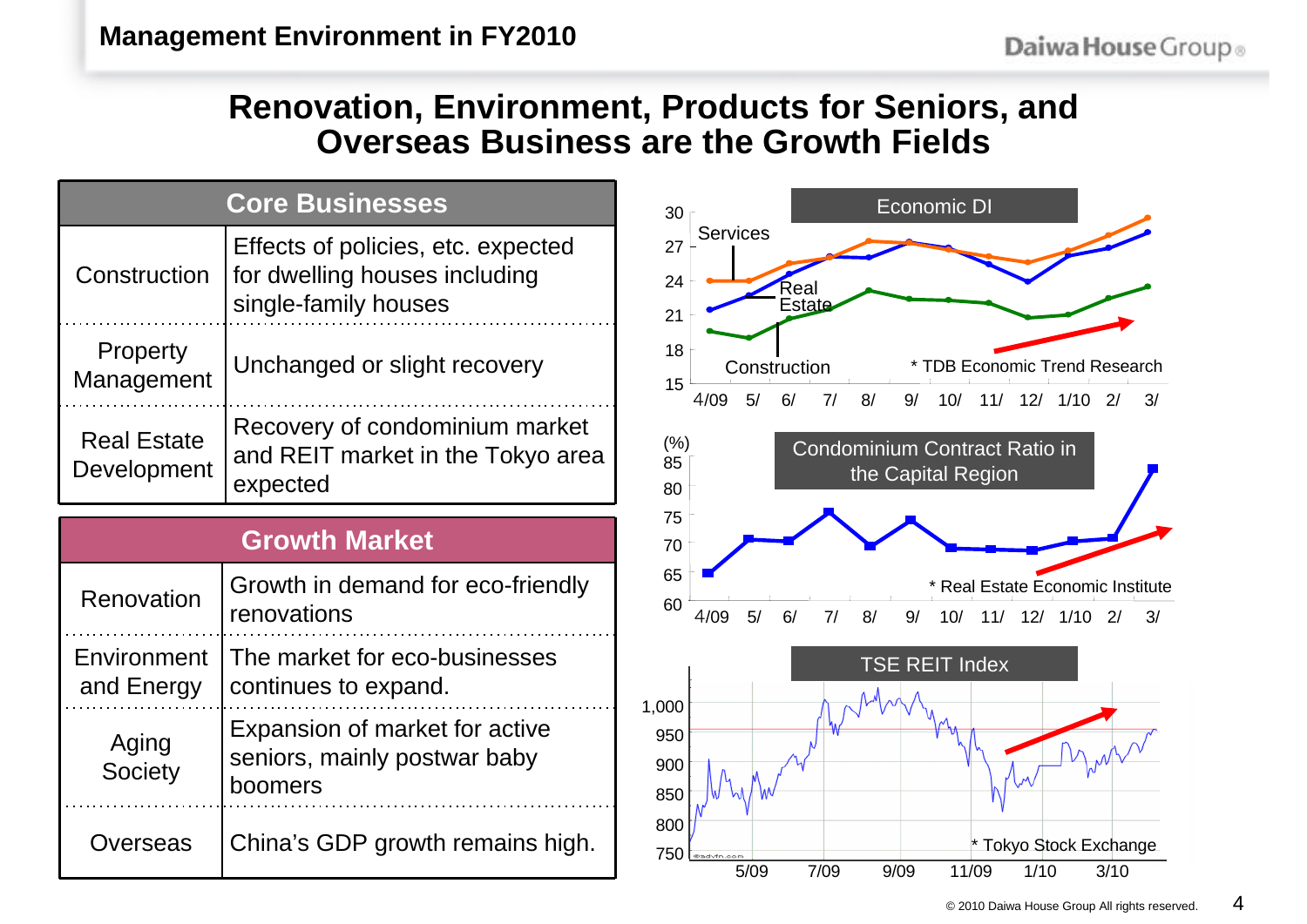## **Basic policies of the 2nd Medium-term Management Plan**

**Achieve further growth through closer collaboration within the Group**

**Nurture new future earnings drivers**

**Conduct R&D for the growing renovation market and nursing care business, as well as take steps to help prevent global warming**

**Reinforce our business foundations**

**Important Strategies for FY2010**

- Bolstering the ability to propose core businesses **focusing on the "environment" and "seniors"**
- **Expanding business in the renovation market (Renovation, condominium management, energy solutions)**
- **Promoting real estate development in China**
- **Rigorous cash flow management**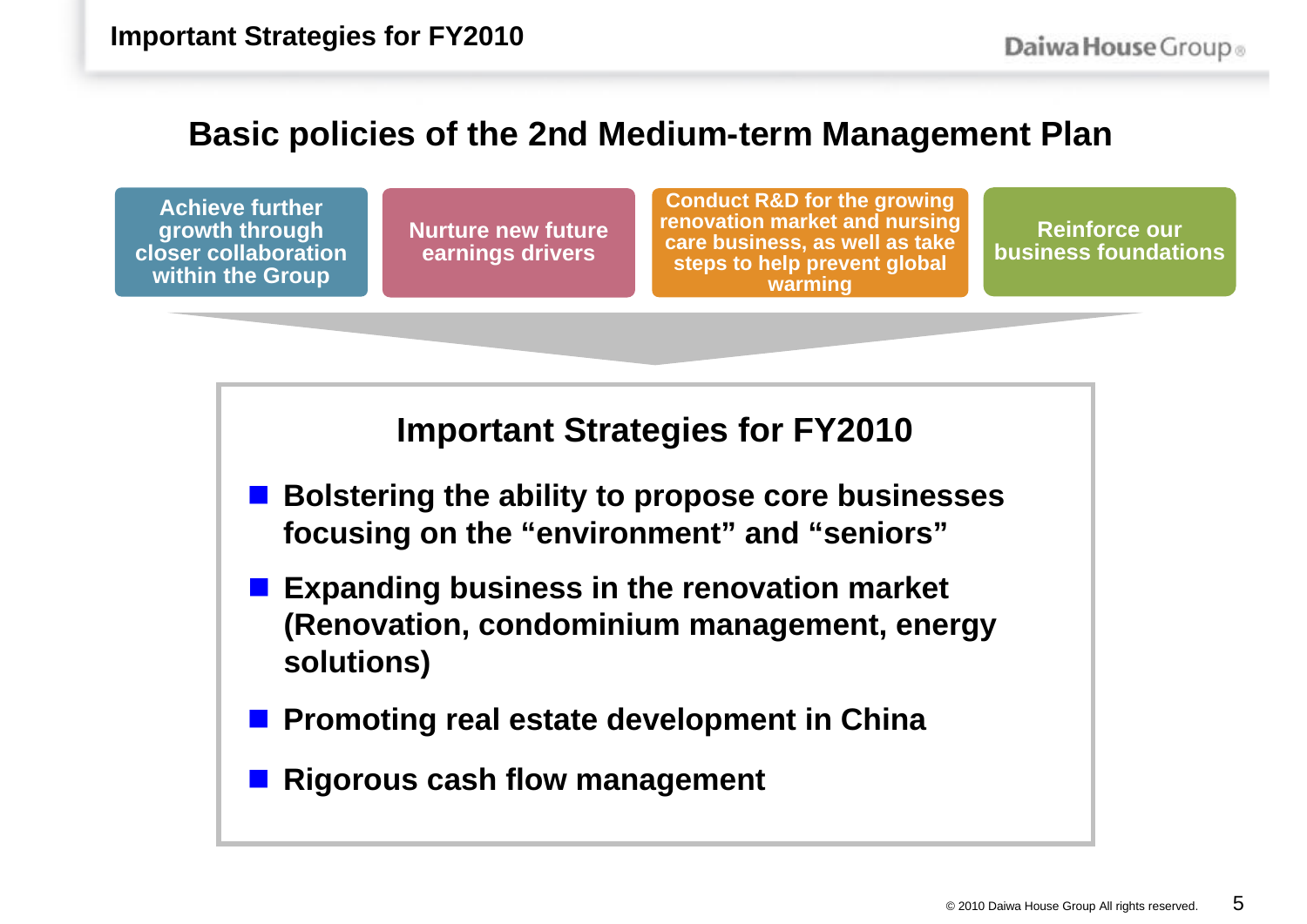**Bolstering the Ability to Propose Core Businesses Focusing on the "Environment" and "Seniors" – (1)**

Daiwa House Group®

## **Establishing the strength of core businesses by expanding eco-friendly products and services**



#### **The ResidenceCHITOSE FUNABASHI**

- $\triangleright$  Solar hot water system
- ¾Car sharing system
- $\triangleright$  Total number of residences: 282



#### **xevo AI**

- Targeting families with small children An approx. 95% reduction in the yearly energy costs and an approx. 58% reduction in  $CO<sub>2</sub>$ emissions<sup>\*2</sup>
- ¾ Annual sales target: 2,500 houses





#### **SÉJOUR ECOHA**

¾ Approx. 63% reduction in yearly energy costs<sup>\*3</sup> ¾Sales target: 500 buildings



#### **Restore & Rebuild**

- For restaurants and convenience stores Approx. 70% of construction materials are reused
- Sales achieved in FY2009: 112 premises Sales target for FY2010:
- 150 premises

#### **D-TEC ECO+**

¾ Ground reinforcement using recycled plastic materials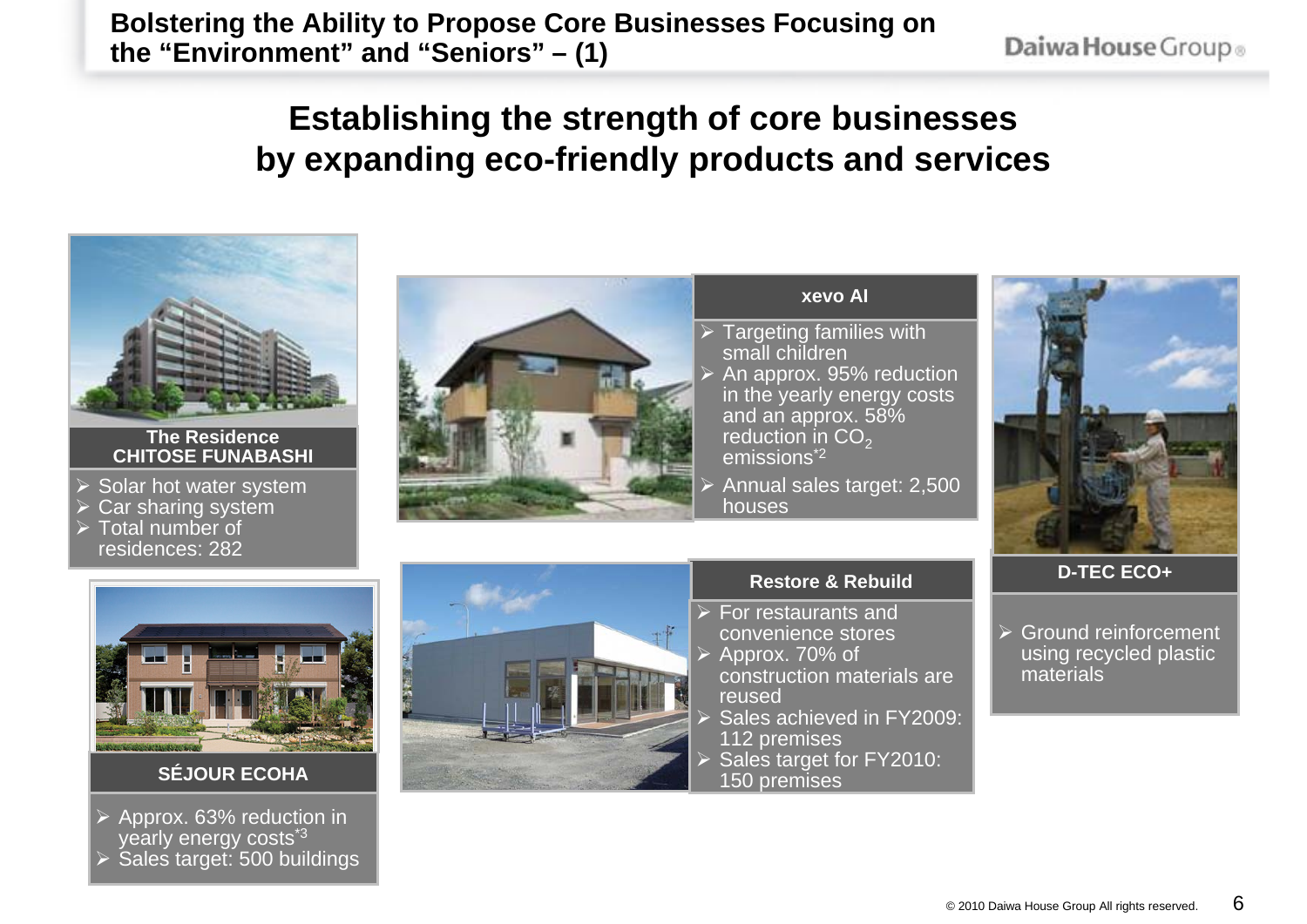**Bolstering the Ability to Propose Core Businesses Focusing on the "Environment" and "Seniors" – (2)**

Daiwa House Group®

## **Reinforcing and enhancing houses for the aged and medical and nursing care facilities by making comprehensive use of the Group's strengths**

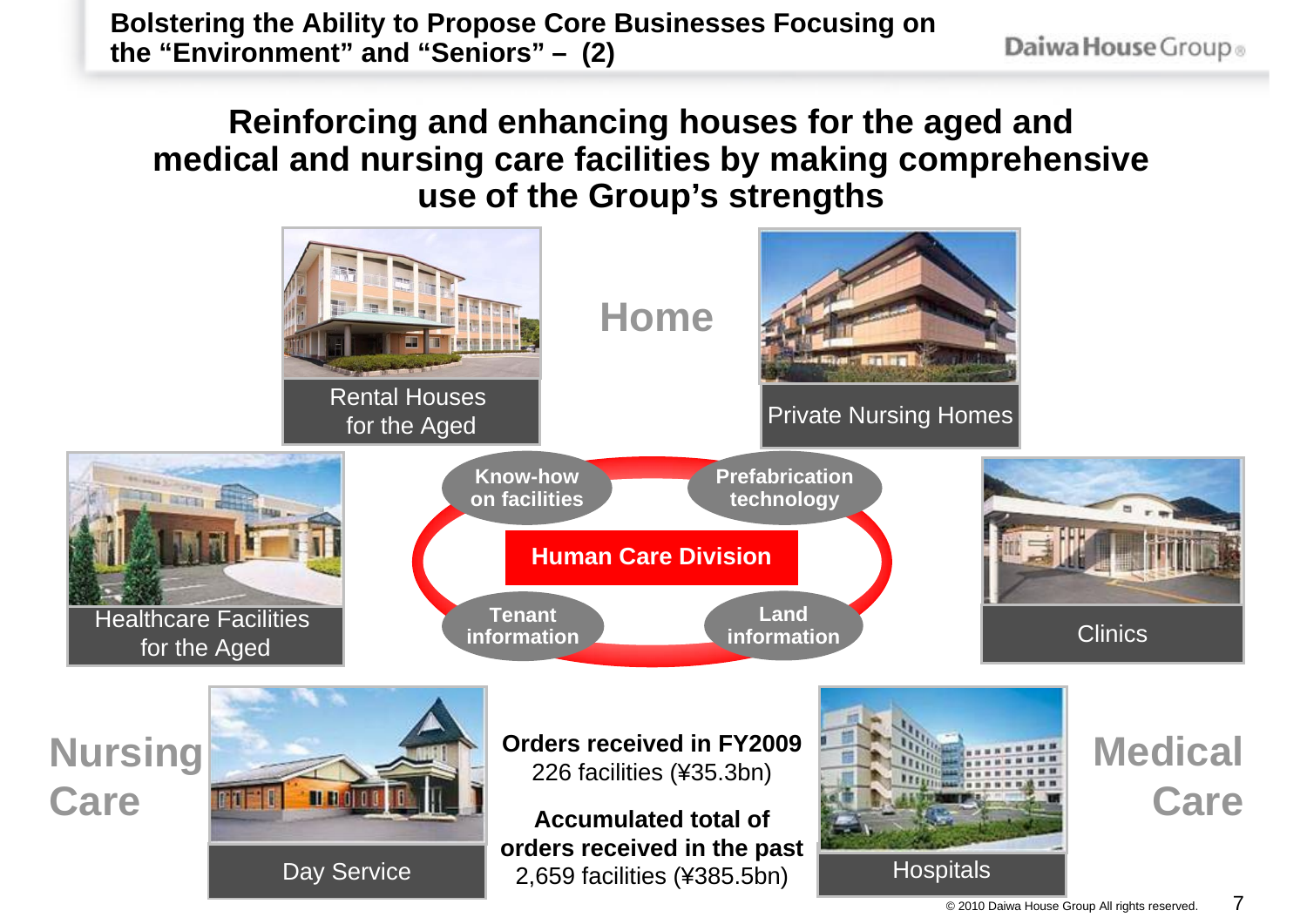## **Turning the business into a ¥100 bn operation as early as possible by increasing the workforce of the Existing Home Business and collaborations within the Group**

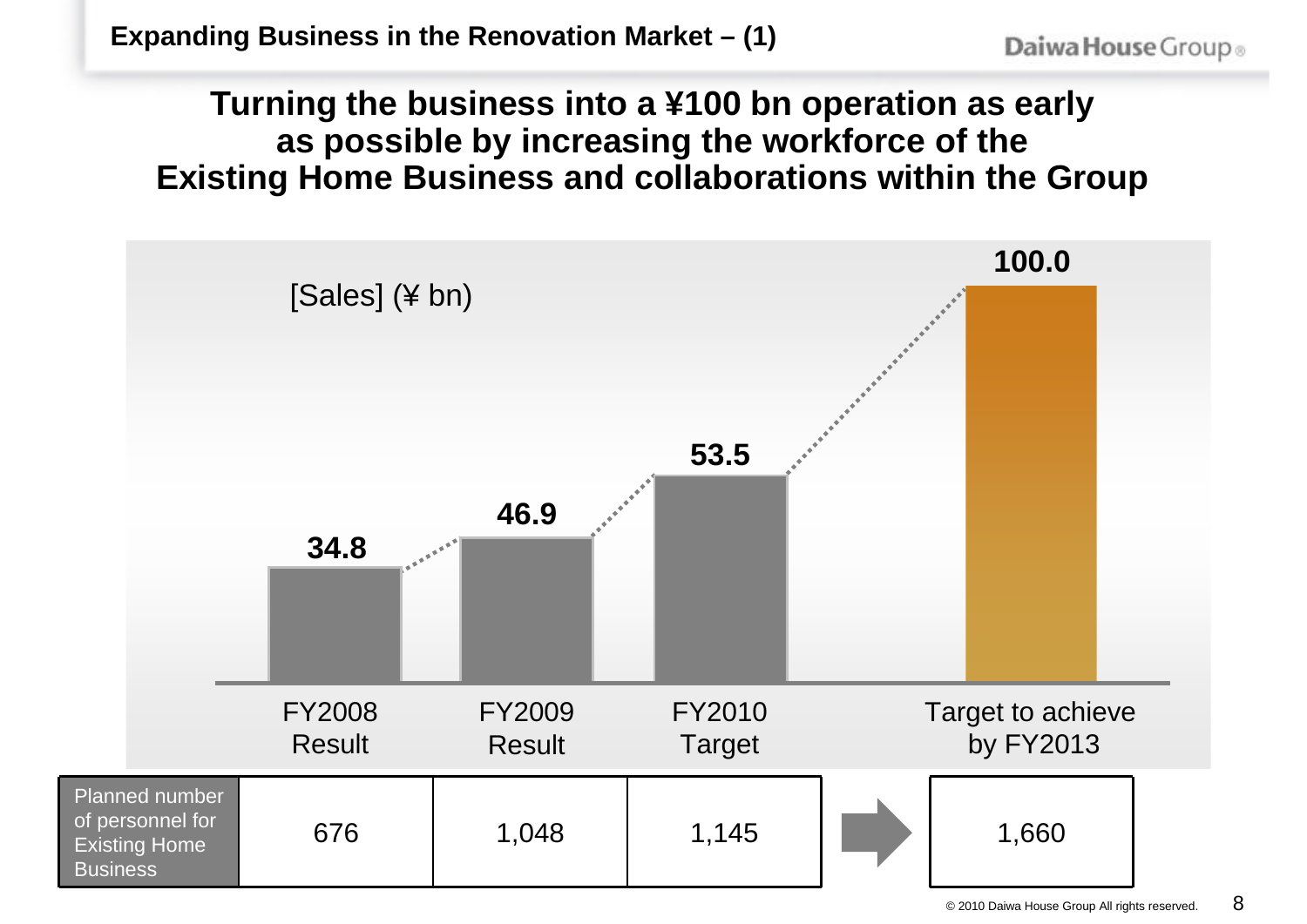## **Aim to be ranked 3rd or higher in the industry for our Condominium Management Business through synergies between the two Group companies**

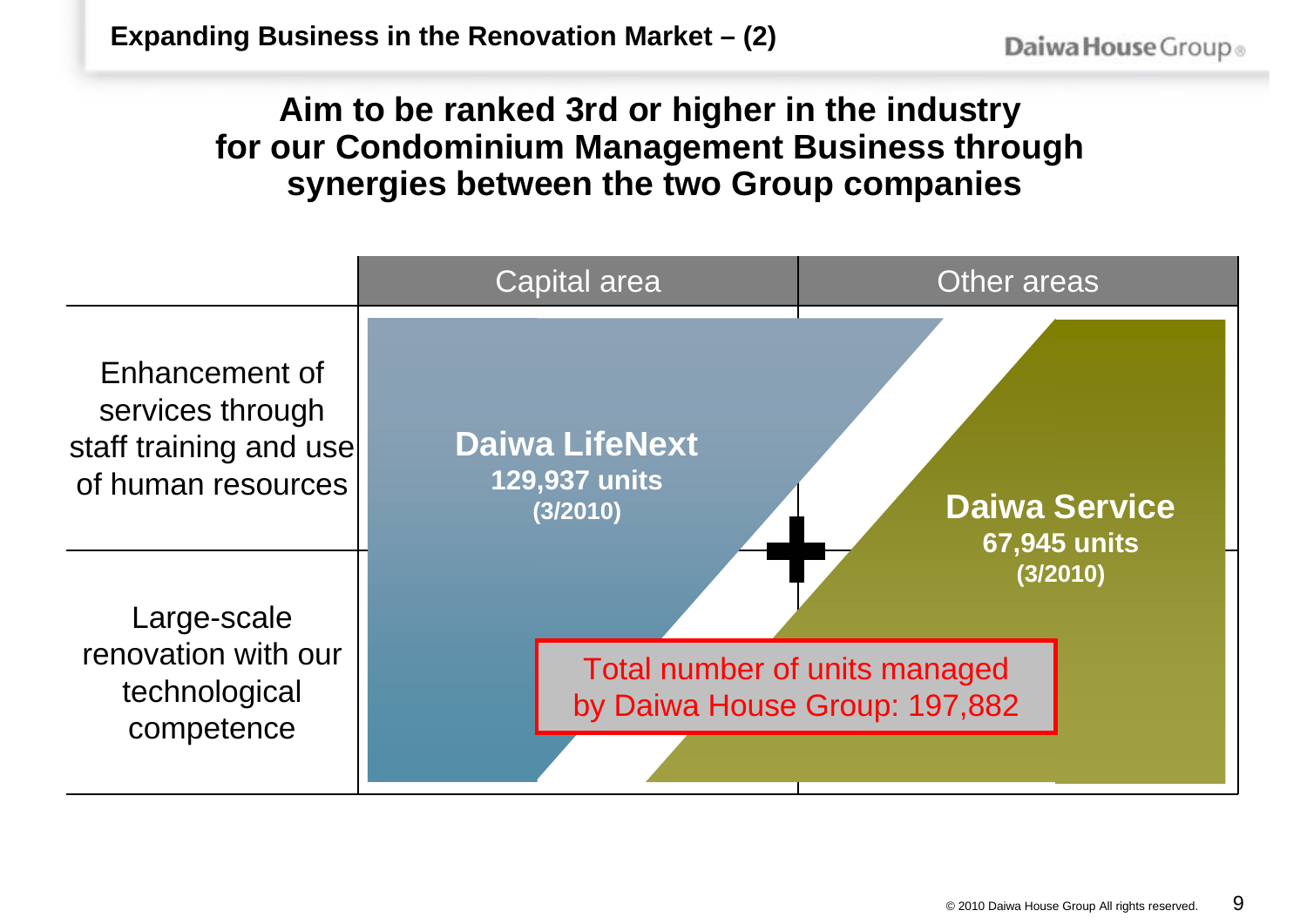## **Aiming to create an optimal energy environment with the expansion of businesses based on suggested solutions for customers**

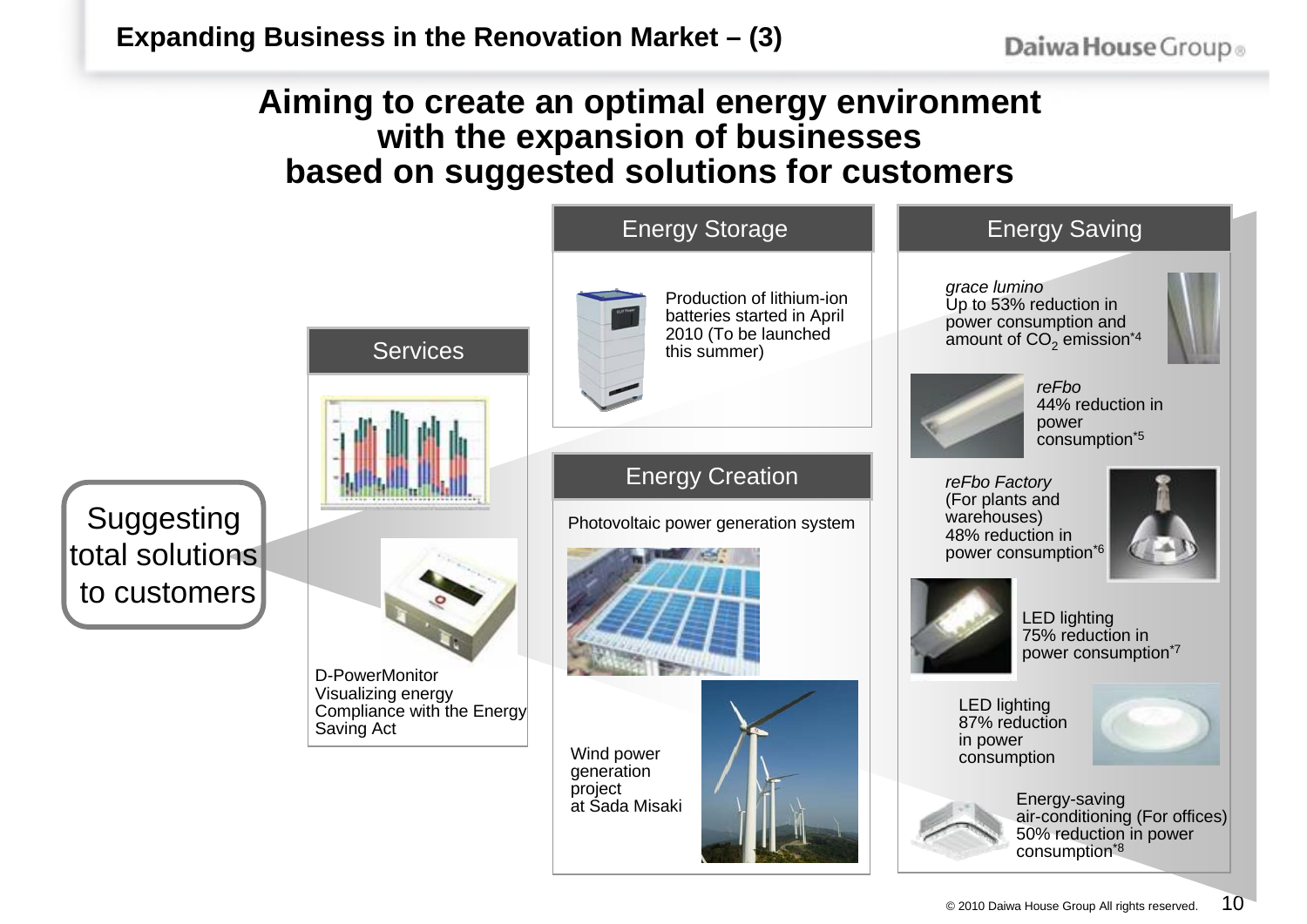### **Yihe Champs-Elysees (Dalian)**



| <b>Start / Completion Dates</b> | Started in May 2007<br>Completed in June 2009                                        |  |  |
|---------------------------------|--------------------------------------------------------------------------------------|--|--|
| <b>Developers</b>               | Dalian Dahezhongsheng Estate Co., Ltd.<br>*Daiwa House Industry Co., Ltd.: 50% stake |  |  |
| Site Area / Building Area       | 63,550 m <sup>2</sup> /117,533 m <sup>2</sup>                                        |  |  |
| <b>Number of Units</b>          | 963 (852 residential facilities / 111 commercial<br>facilities)                      |  |  |
| Amount of Investment            | ¥1.1 billion                                                                         |  |  |



Ratio of condominium units contracted : 98.5% Ratio of commercial facilities contracted : 59.5% (Unit basis as of May 4, 2010)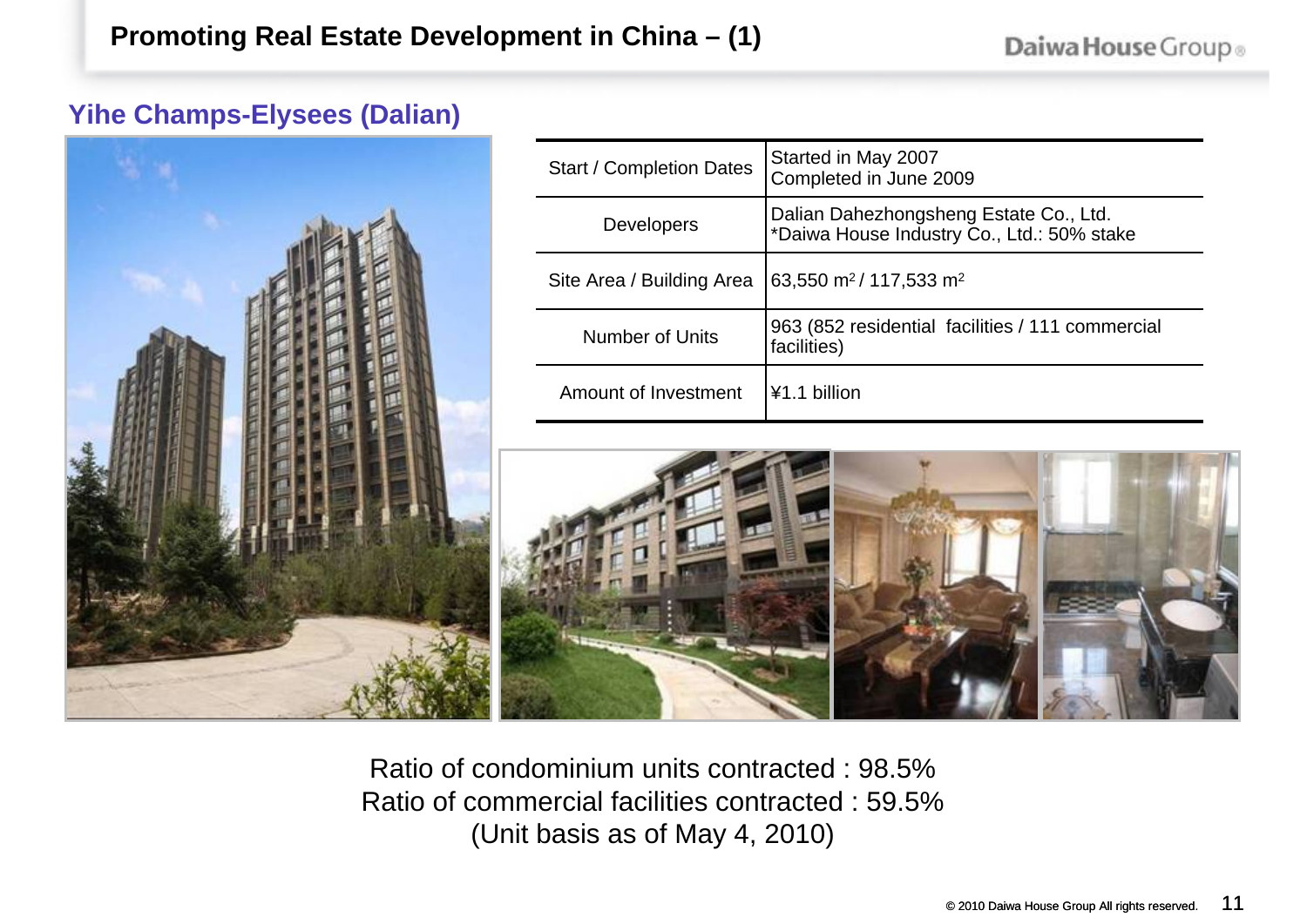## **Development of Large-Scale Projects Targeting High-Income Group**

### **The Grace Residence (Suzhou)**



| <b>Start / Completion Dates</b>   | Started in May 2009 / To be completed in 2011                                                                                            |  |  |  |
|-----------------------------------|------------------------------------------------------------------------------------------------------------------------------------------|--|--|--|
| <b>Developers</b>                 | Daiwa House (Suzhou) Real Estate Development Co., Ltd.<br>* Daiwa House Industry Co., Ltd.; 100% stake (First for a<br>Japanese company) |  |  |  |
| Site Area / Building Area         | 76,572 m <sup>2</sup> /122,501 m <sup>2</sup>                                                                                            |  |  |  |
| Number of Units to be<br>Marketed | 902                                                                                                                                      |  |  |  |
| <b>Marketing Start</b>            | May 2010 (scheduled)                                                                                                                     |  |  |  |
| Purpose                           | Condominiums for sale                                                                                                                    |  |  |  |
| Amount of Investment              | ¥8.8 billion                                                                                                                             |  |  |  |

### **Yihe Xinghai (Dalian)**



| <b>Start / Completion Dates</b>   | Started in July 2009 / To be completed in 2011 and 2014                               |  |  |
|-----------------------------------|---------------------------------------------------------------------------------------|--|--|
| <b>Developers</b>                 | Dalian Dahezhongsheng Estate Co., Ltd.<br>* Daiwa House Industry Co., Ltd.: 50% stake |  |  |
| Site Area / Building Area         | 156,440 m <sup>2</sup> /568,411 m <sup>2</sup>                                        |  |  |
| Number of Units to be<br>Marketed | 2,190 (Residential facilities only)                                                   |  |  |
| <b>Marketing Start</b>            | August 2010 (scheduled)                                                               |  |  |
| Purpose                           | Condominiums for sale, retail facilities, hotels                                      |  |  |
| Amount of Investment              | ¥20.7 billion                                                                         |  |  |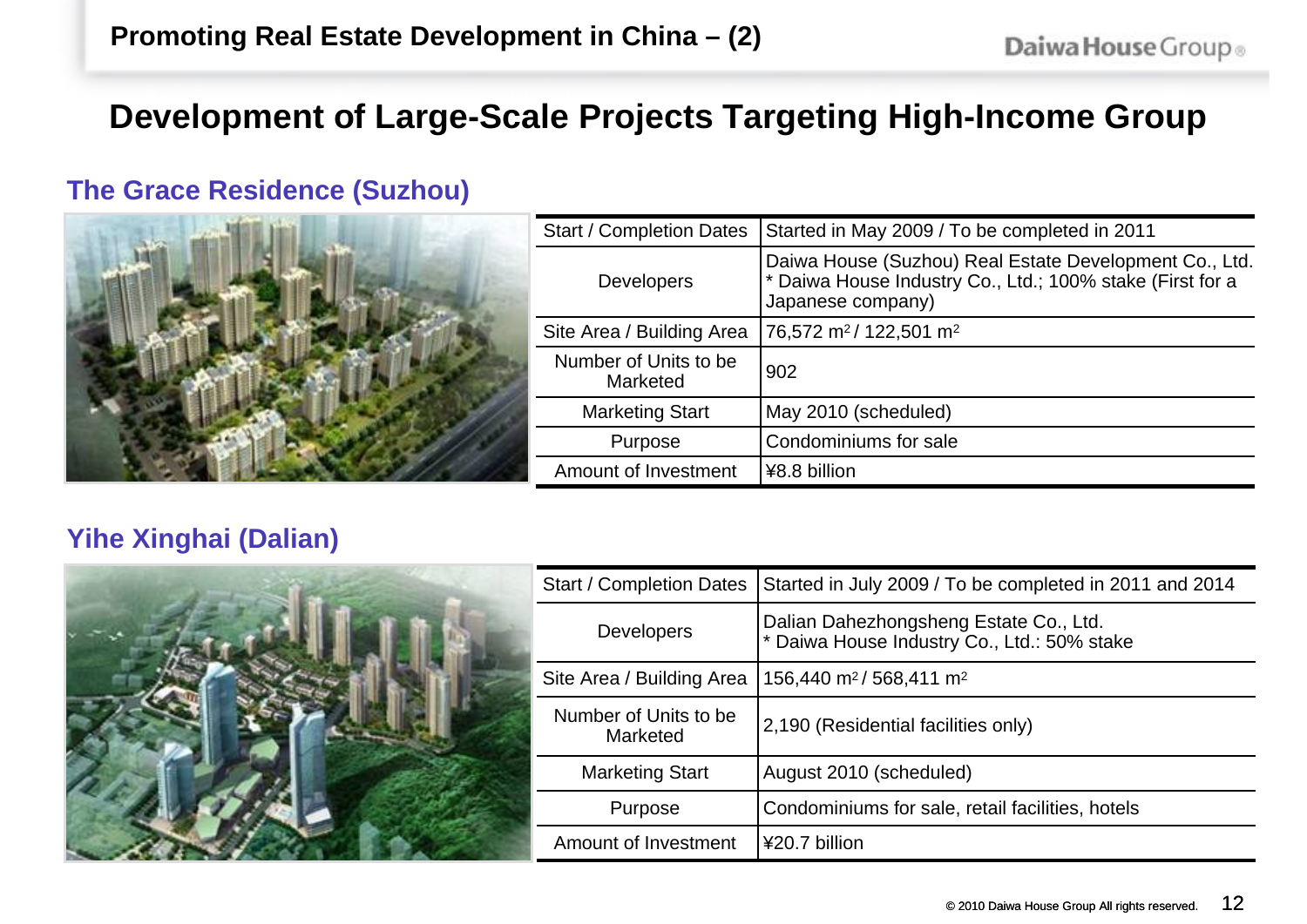## **Establishment of a Wholly-Owned Investment Corporation in Suzhou**

- ¾ Obtaining qualification to participate in bids for real estate in China
- ¾ Improving investment capability and funding efficiency by concentrating capital and funds
- $\triangleright$  Establishing a brand image and creditworthiness

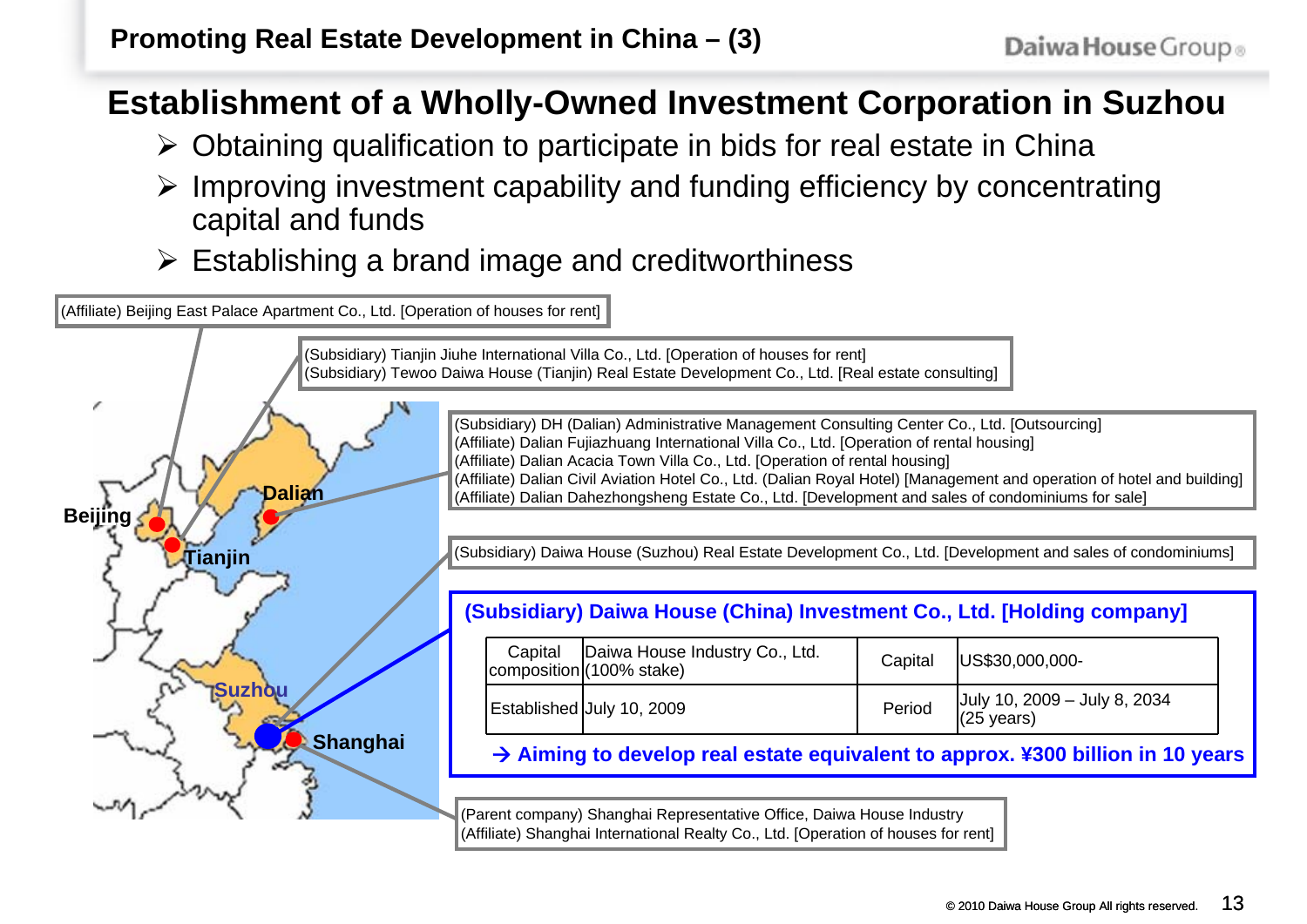**– Investment Plan and Net D/E Ratio**

## **Achieving Returns to Improve the D/E Ratio with the FY2009 Figure as the Peak**

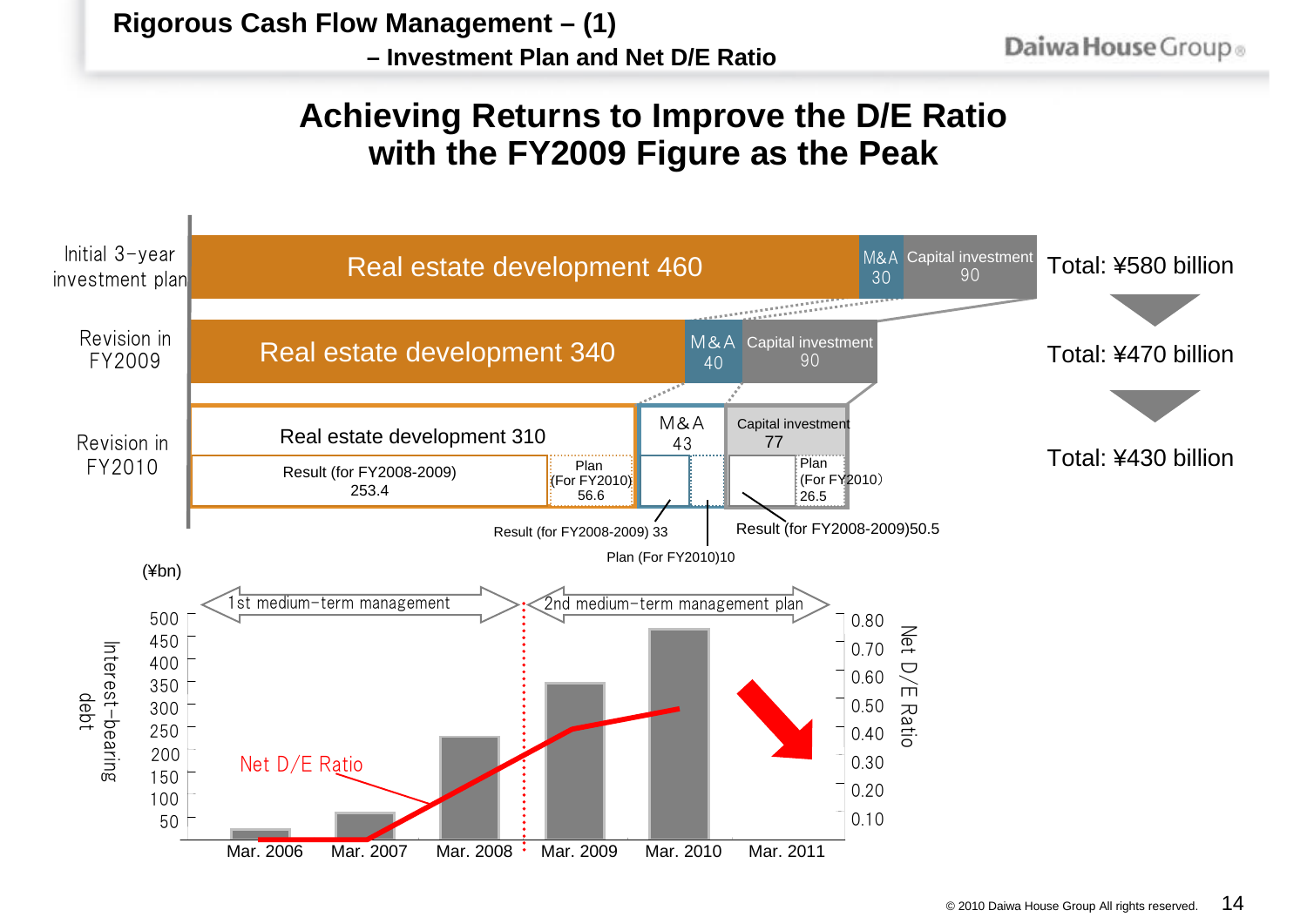## **Closer Links with REIT Market**

### **[Residential Facilities] Enhancing the Portfolio of New BLife Investment Corporation**

New BLife Investment Corporation (Asset value and scale after the merger)

| Number of properties       | 129            |
|----------------------------|----------------|
| Units available for rent   | 8.116          |
| Asset size                 | ¥202.7 billion |
| Number of investment units | 118.735        |

## **[Logistics Facilities] Preparations underway for the listing of a REIT specializing in logistics**

Private funds for logistics facilities (Asset value and scale at the end of April 2010)

| Number of funds            |             |
|----------------------------|-------------|
| Number of owned properties |             |
| Asset size                 | ¥98 billion |





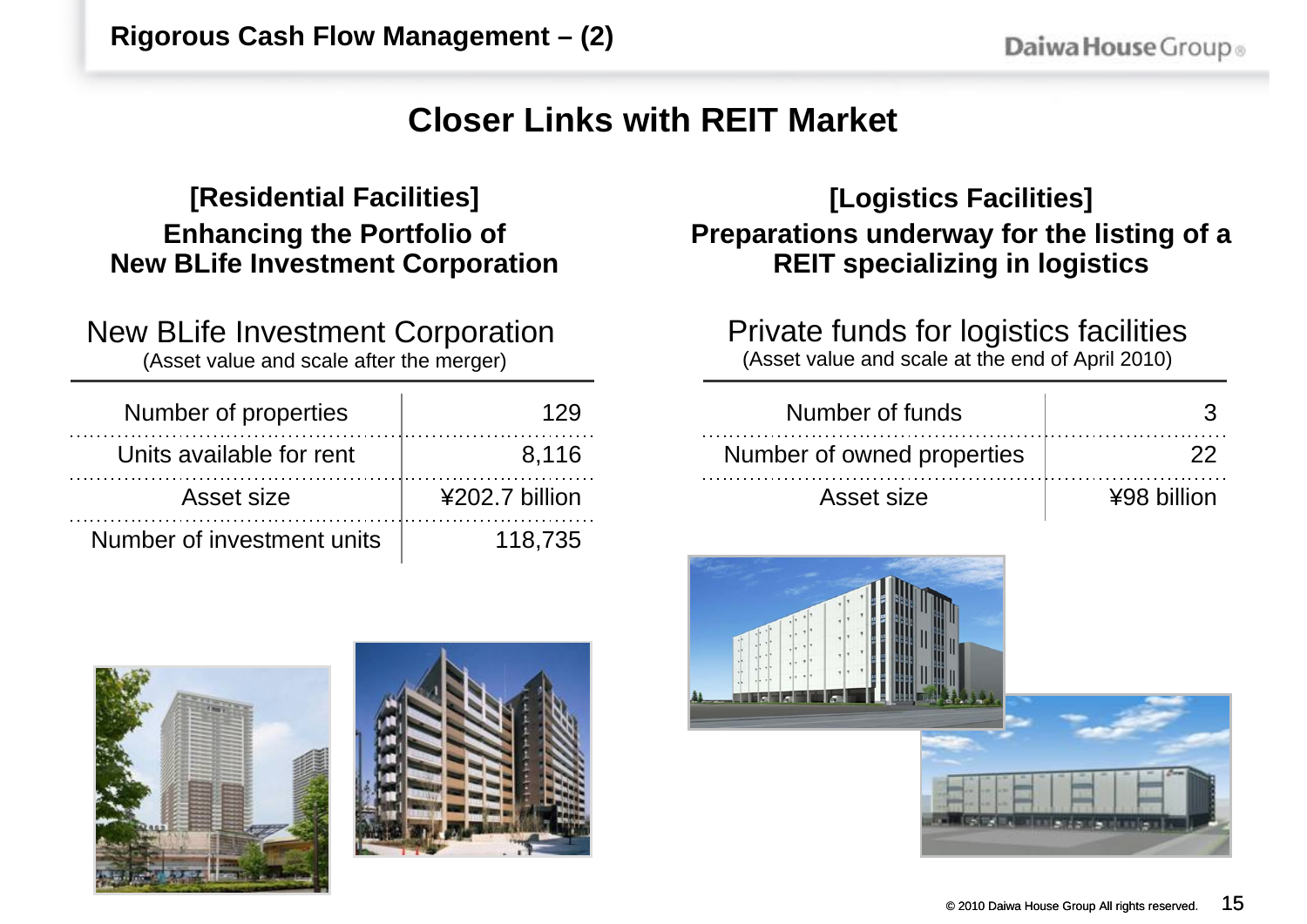(¥bn)

|                                                      | <b>Sales</b>             |                       | <b>Operating Income</b>  |                       |                                                                                                                                                                                                                                                                   |  |
|------------------------------------------------------|--------------------------|-----------------------|--------------------------|-----------------------|-------------------------------------------------------------------------------------------------------------------------------------------------------------------------------------------------------------------------------------------------------------------|--|
| <b>Business Segments</b>                             | FY2009<br><b>Results</b> | <b>FY2010</b><br>Plan | FY2009<br><b>Results</b> | <b>FY2010</b><br>Plan | Major Policies for the Current Fiscal Year                                                                                                                                                                                                                        |  |
| <b>Single-Family Houses</b>                          | 325.9                    | 313.5                 | 6.2                      | 6.7                   | ♦ Enhancing sales promotion with the Company's original eco-point<br>system<br>Strengthening sales of urban-type homes, including housing with<br>rental spaces (xevo+R)                                                                                          |  |
| <b>Rental Housing</b>                                | 449.0                    | 474.5                 | 38.6                     | 32.0                  | ♦ Reviewing the deployment of sales personnel<br>♦ Strengthening sales of three-story homes for urban areas                                                                                                                                                       |  |
| Condominiums                                         | 119.3                    | 116.0                 | $-18.3$                  | 0.1                   | ♦ Development of compact condominiums for active seniors and small<br>families<br>♦ Increasing the number of contracts for management and orders for<br>large-scale renovation                                                                                    |  |
| <b>Existing Home</b><br><b>Business</b>              | 46.9                     | 53.5                  | 1.7                      | 3.5                   | ♦ Increasing the number of renovations of single-family houses built<br>by other companies and condominium complexes built by the<br>Company<br>♦ Promoting the unification of all operations for the Existing Home<br>Business under Daiwa House Renew Co., Ltd. |  |
| <b>Commercial Facilities</b>                         | 285.6                    | 279.5                 | 34.4                     | 31.0                  | Expansion of eco-friendly stores with the Restore & Rebuild System<br>♦ Promoting development of NSCs (neighborhood shopping centers)                                                                                                                             |  |
| <b>Business &amp; Corporate</b><br><b>Facilities</b> | 196.2                    | 177.5                 | 21.7                     | 14.0                  | Strengthening operations in the environment and foodstuffs areas<br>♦ Increasing orders for the renovation of facilities                                                                                                                                          |  |
| Health & Leisure                                     | 57.1                     | 58.5                  | $-0.5$                   | 0                     | ♦ Enhancing facilities for tourists from China and ASEAN countries<br>(resort hotels)<br>◆ Rebuilding the NAS (fitness club) brand                                                                                                                                |  |
| Environment and<br>Energy, Overseas,<br>and Others   | 210.9                    | 219.0                 | 1.0                      | 2.7                   | ♦ Expanding sales of the D-Power Monitor energy monitoring system<br>◆ Promoting real-estate related business in China                                                                                                                                            |  |
| (Eliminations/<br>Corporate)                         | (81.2)                   | (82.0)                | (22.2)                   | (24.0)                |                                                                                                                                                                                                                                                                   |  |
| Total                                                | 1,609.8                  | 1,610.0               | 62.7                     | 66.0                  |                                                                                                                                                                                                                                                                   |  |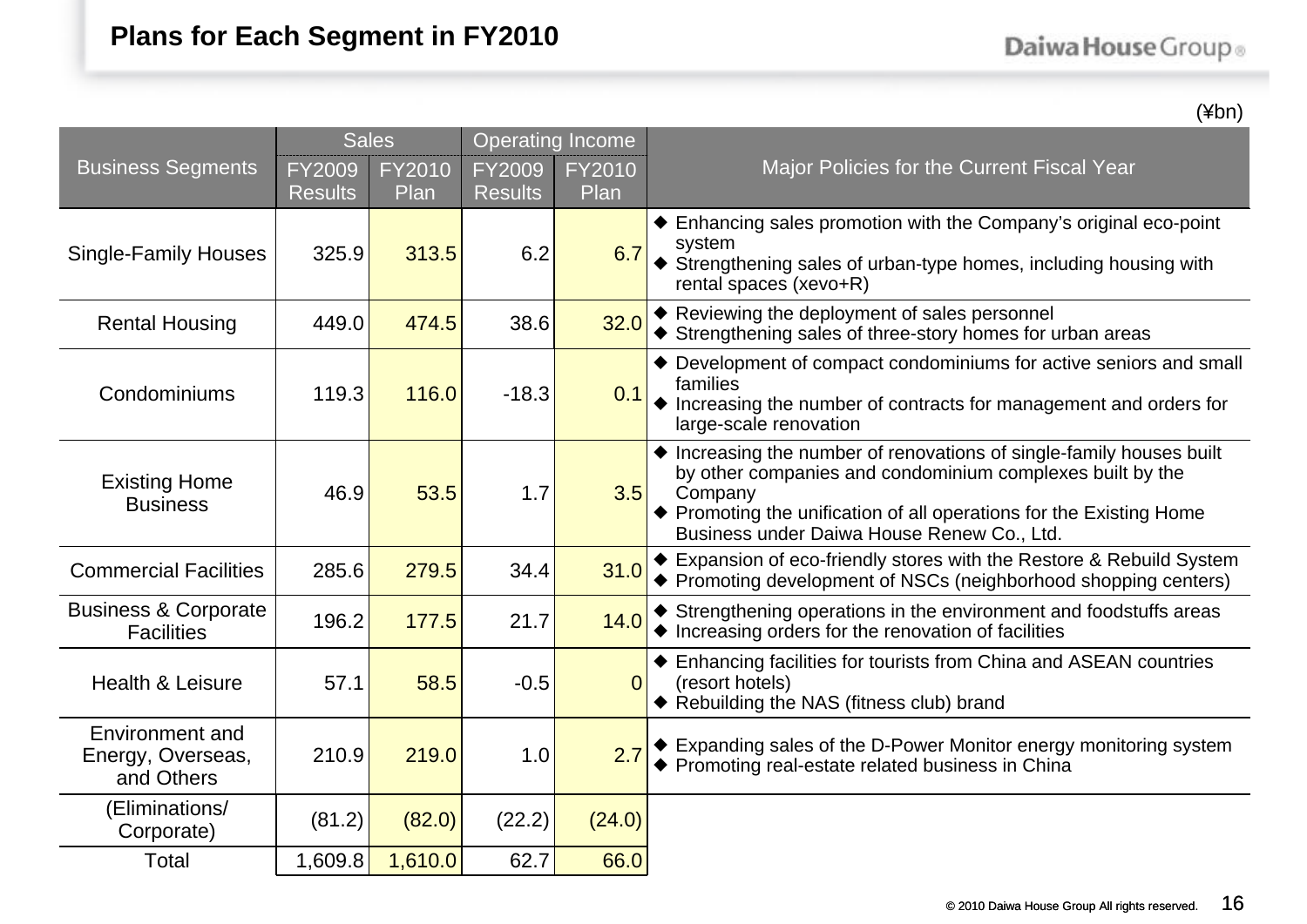

# **Daiwa House Group in the Years Ahead**



**May 14, 2010 Daiwa House Industry Co., Ltd.**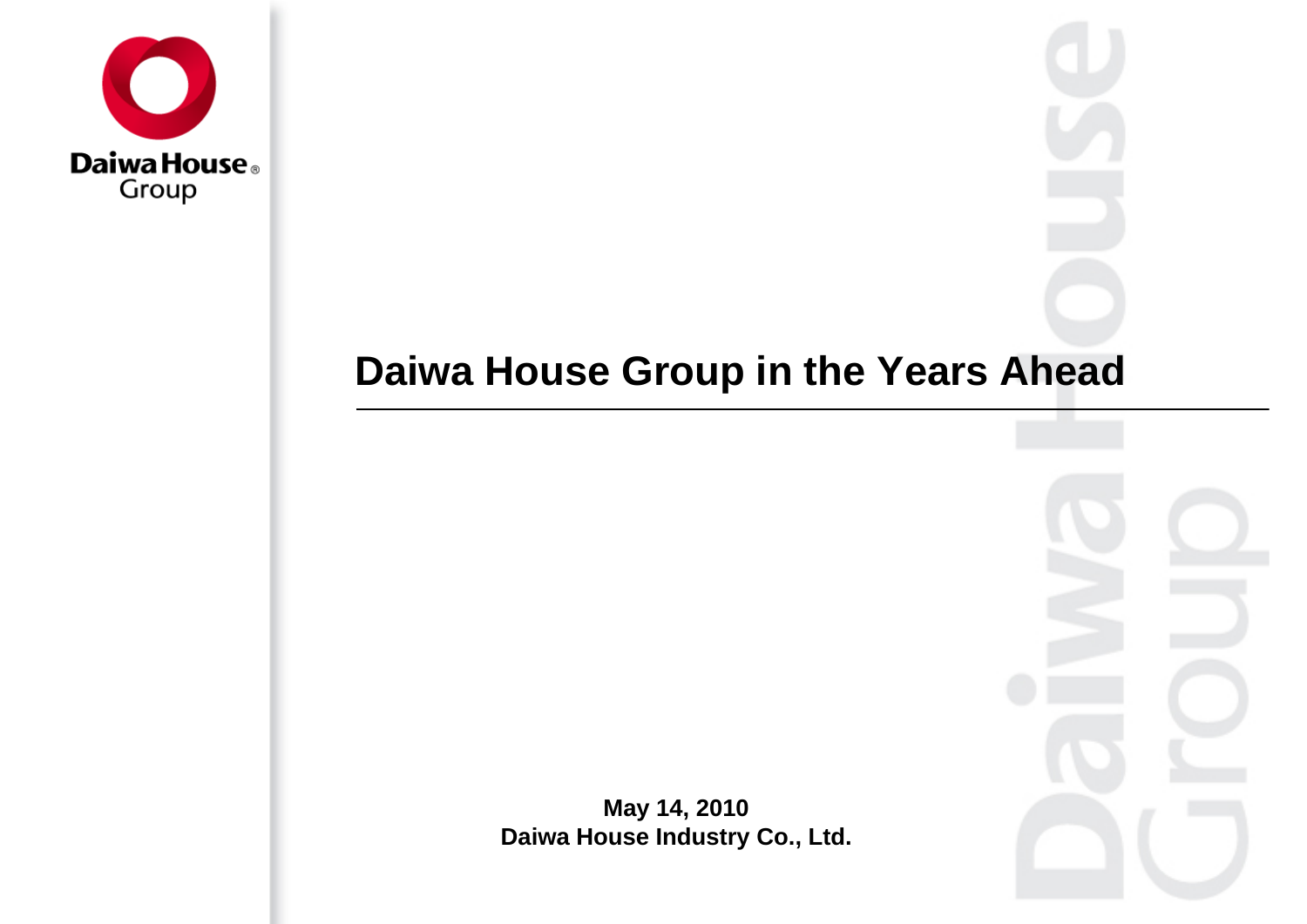Speed

Safety and

**Comfort** 

Growing concern about the global environment

Balancing environmentally-friendliness and economic efficiency

Increasing awareness of health

Response to the advanced information society Management and use of information

### Keywords for Determining Priority Investment Areas

Welfare and

Healthcare

Shortage of food and water due to global population growth

Environment

and Energy

Major Investments and Objectives

Academic-industrial alliance with Chiba Institute of Technology Development of underfloor inspection robots

> Academic-industrial alliance with University of Tsukuba Development of robot suits

Investment in ELIIY Power Co., Ltd, Acquisition of Eneserve Enhancing energy-related solutions

Collaboration with TOTO Ltd. Development of Intelligence Toilet

Collaboration with NTT Communications Corp. Enhancing convenience by applying information technologies to houses

Investment in Yukiguni Maitake Co., Ltd, and development of vegetable plant Promoting the industrialization of agriculture

\*Note: "This is based on Japanese syllables meaning "indispensable for tomorrow" that can also be read as abbreviations for Safety & Comfort, Speed/Stock, Welfare, Environment, Health, Information-Communication Technology and Agriculture.

**Agriculture** 

and Water

Information-**Communication** 

Speed is the greatest service. Quicker, more appropriate responses

Response to an aging society

**Technology** 

**Health** 

Rising concerns over food safety, crime prevention, and anti-seismic capacity

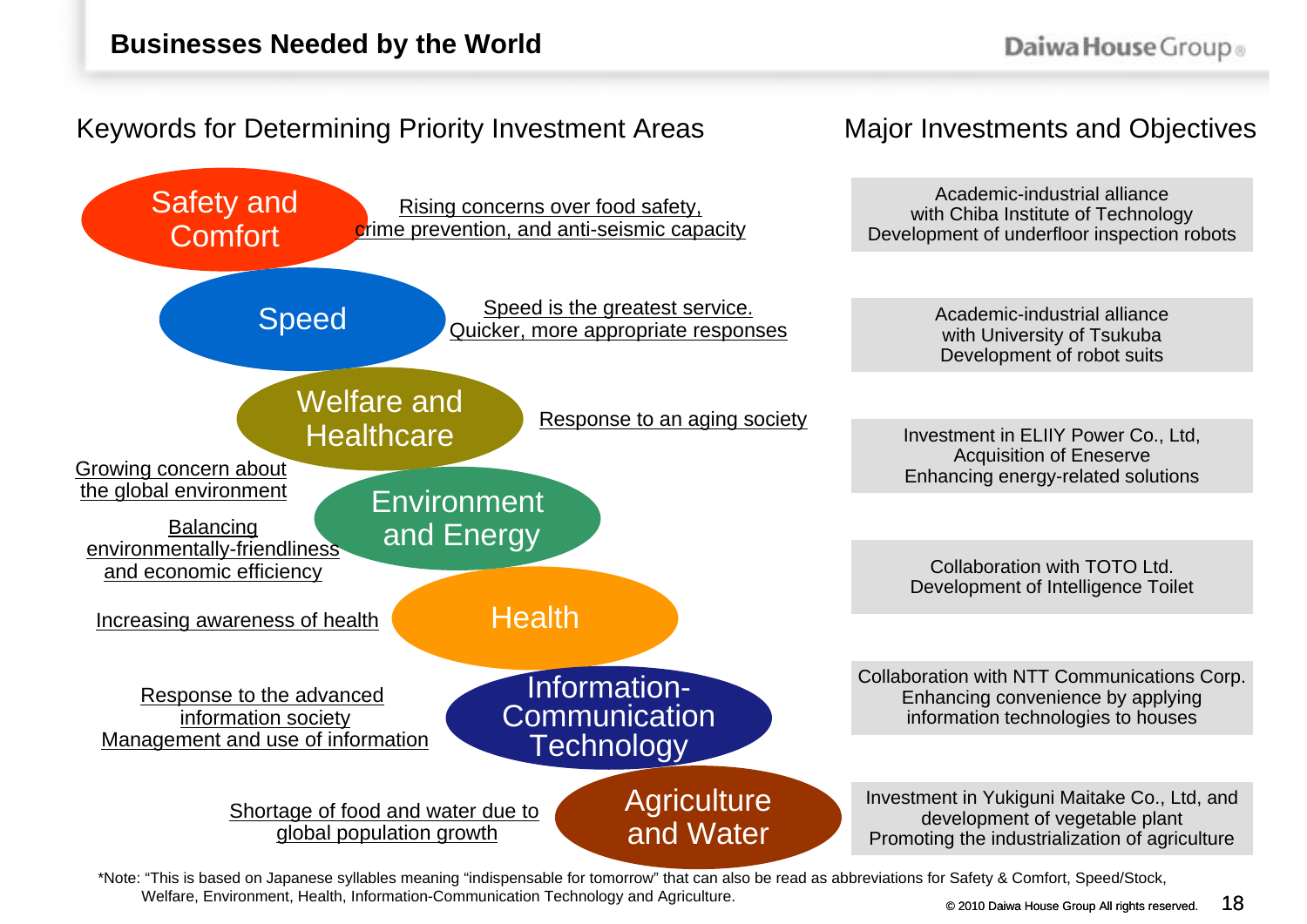#### **Examples of New Activities for the Future**



**Robot Suits HAL** ®

- $\triangleright$  Joint development with TOTO Ltd.
- $\triangleright$  Toilet system complete with functions for measuring body temperature, urine sugar, blood pressure, and weight
- $\triangleright$  Integrated management of past measurement results



**Underfloor Inspection Robot**







- $\triangleright$  Academic-industrial alliance with University of Tsukuba
- $\triangleright$  Self-support for senior citizens
- $\triangleright$  Cyberdyne Inc., in which the Company has an equity stake, begins commercial mass production



**Intelligence Toilet II**

- $\triangleright$  Academic-industrial alliance with Chiba Institute of Technology
- $\triangleright$  Reduced labor for inspection personnel
- $\triangleright$  The inspection camera enables customers to monitor conditions under the floor.
- $\triangleright$  Adopted as a "Project for Assisting in the Creation of Service Robot Market" (Ministry of Economy, Trade and Industry)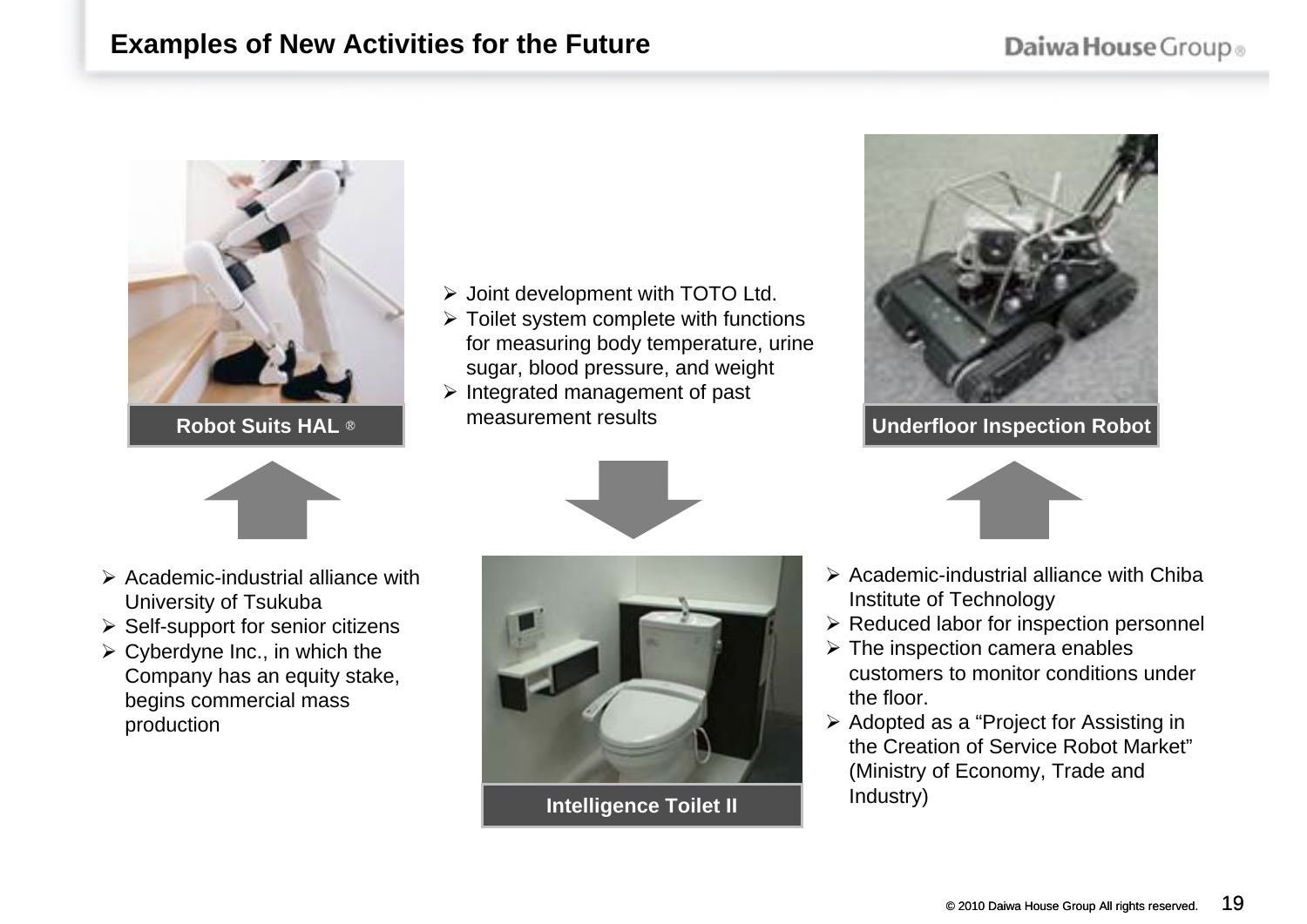#### **Examples of New Activities for the Future**



**Smart House 2007 Demonstration Experiment**

- ¾ Investment in ELIIY Power Co., Ltd.
- $\triangleright$  Completion of a factory with annual production capacity of 200,000 cells in Kawasaki
- $\triangleright$  Research into installation in individual residences underway



#### **D-Power Monitor**



- $\triangleright$  Joint development with NTT Communications Corporation
- $\triangleright$  Automatic control of household equipment and lighting equipment using mobile phone (iPhone application)
- $\triangleright$  Permits remote operation away from home
- $\triangleright$  Checking energy use via digital photo frame and TV



**Lithium Ion Battery**



- $\triangleright$  Visualization of energy (Measuring use of electricity, gas, and oil)
- $\triangleright$  Analyzing collected data for assisting in energy saving and making proposals for facility improvement
- $\geq$  24-hour remote monitoring of electric power systems